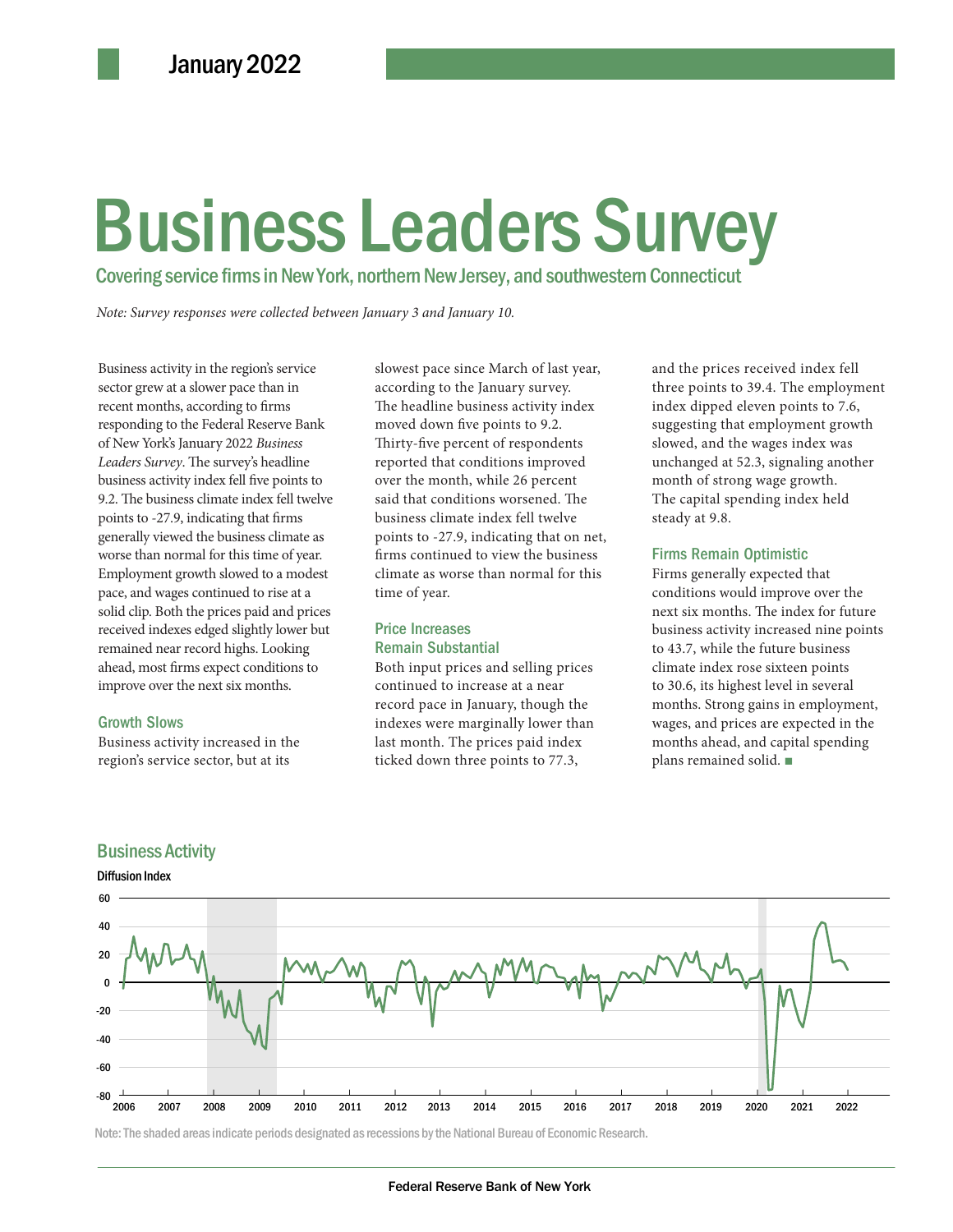# Current Indicators

Change from Preceding Month



|        | <b>Percent Reporting</b> |       |        |  |
|--------|--------------------------|-------|--------|--|
|        | Higher                   | Lower | Index  |  |
| Dec    | 37.9                     | 23.6  | 14.4   |  |
| Jan    | 35.2                     | 26.0  | 9.2    |  |
| Change |                          |       | $-5.2$ |  |

## **Business Climate**

**Number of Employees** 



|      |      | Index                                             |
|------|------|---------------------------------------------------|
| 26.0 | 42.3 | $-16.3$                                           |
| 17.8 | 45.7 | $-27.9$                                           |
|      |      | $-11.6$                                           |
|      |      | <b>Percent Reporting</b><br>Favorable Unfavorable |

#### $2016$ | 2017 | 2018 | 2019 | 2020 | 2021 | 2022 | -60 -30  $\mathbf{0}$  30 60









|        | <b>Percent Reporting</b> |       |         |  |
|--------|--------------------------|-------|---------|--|
|        | Higher                   | Lower | Index   |  |
| Dec    | 35.7                     | 17.3  | 18.4    |  |
| Jan    | 27.9                     | 20.3  | 7.6     |  |
| Change |                          |       | $-10.8$ |  |
|        |                          |       |         |  |

|        | <b>Percent Reporting</b> |       |       |
|--------|--------------------------|-------|-------|
|        | Higher                   | Lower | Index |
| Dec    | 53.3                     | 1.0   | 52.3  |
| Jan    | 52.3                     | 0.0   | 52.3  |
| Change |                          |       | 0.0   |

|        | <b>Percent Reporting</b> |       |        |
|--------|--------------------------|-------|--------|
|        | Higher                   | Lower | Index  |
| Dec    | 81.1                     | 0.5   | 80.6   |
| Jan    | 77.8                     | 0.5   | 77.3   |
| Change |                          |       | $-3.3$ |

|        | <b>Percent Reporting</b> |       |              |  |
|--------|--------------------------|-------|--------------|--|
|        | <b>Higher</b>            | Lower | <b>Index</b> |  |
| Dec    | 45.9                     | 3.6   | 42.3         |  |
| Jan    | 42.5                     | 31    | 39.4         |  |
| Change |                          |       | -29          |  |

| <b>Percent Reporting</b> |       |       |
|--------------------------|-------|-------|
| <b>Higher</b>            | Lower | Index |
| 22.6                     | 13.8  | 8.7   |
| 26.8                     | 17.0  | 9.8   |
|                          |       | 11    |
|                          |       |       |